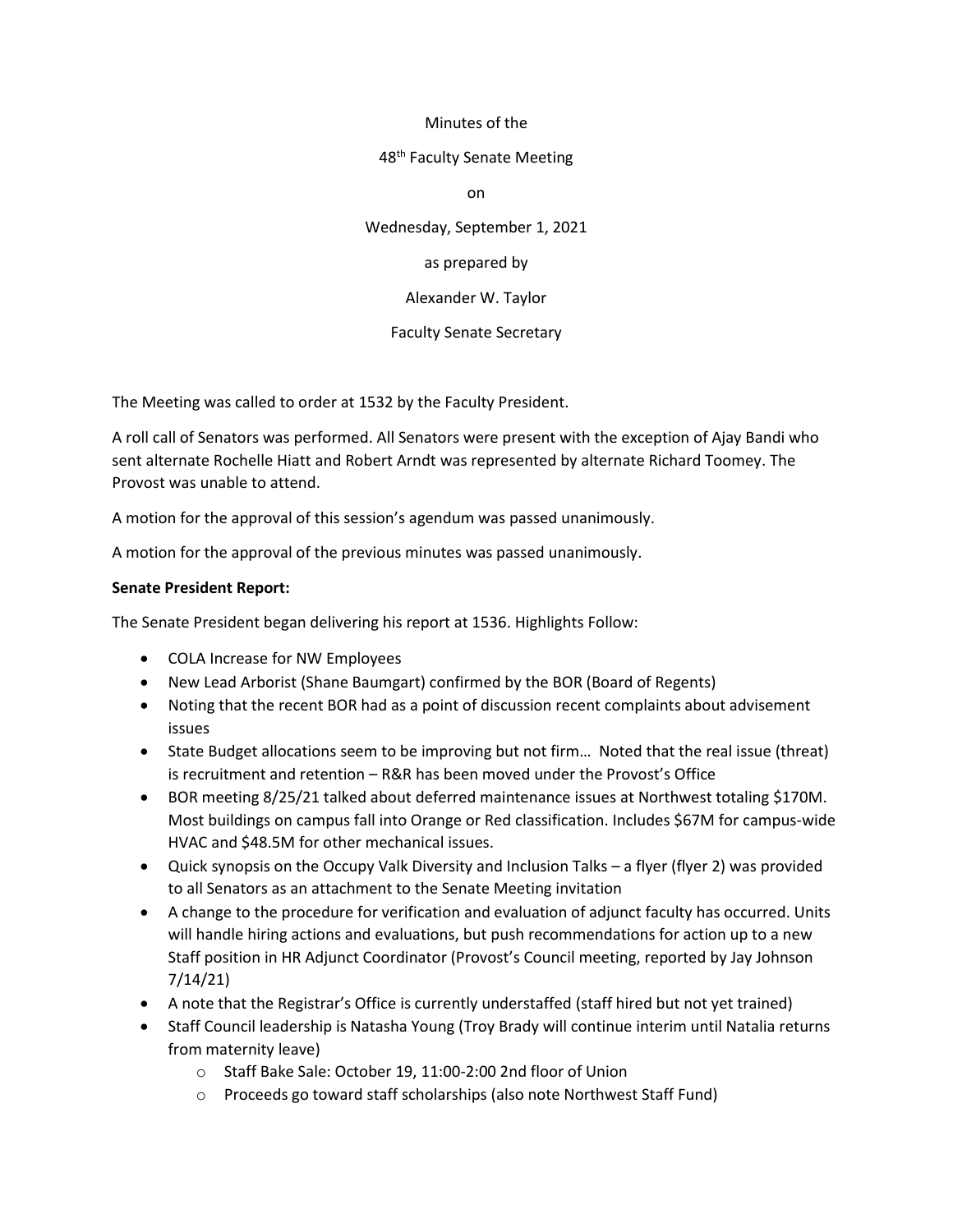- Canvas site is being renewed to serve the needs of faculty better
- Senate committee leadership and membership are firmed up (anyone wanting to sign up should communicate with President Peter Adam and Secretary Alexander Taylor)
- Minutes/attendance/participation records of committees will be reported/posted on Canvas. Senate requested that minutes be made available sooner than previous senate; Secretary Alexander Taylor stated he will try to post 4-5 days following a meeting under normal circumstances
- Continuation of ad hoc Legislative Committee led by Brett Chloupek and Bob Bergland for 2021/22 academic year
- Additional Directives:
	- $\circ$  Document clarifying membership and mechanisms determining membership in Academic Integrity Panel (for Faculty Senate By-Laws)
	- $\circ$  Document stipulating provisions for when a research proposal must be passed through Animal Welfare Committee and conversion of proposals to standardized, on-line format (possibly may need to take Civitas Training for experimentation Ethics)
	- o Document to standardize IRB proposals (for posting on Faculty Senate Canvas page) and bring them to an on-line format. Civitas training will be required (Ethics of human experimentation)
	- o Members of Budget and Finance will have an orientation led by Stacy Carrick to educate them about Northwest's financial organization in order that they may better serve in their duties on the committee

### **Committee Reports:**

Academic Petitions, delivered by Peter Adam (outgoing chair)

• 4 meetings held over summer:  $5/28/21$  (16 petitions);  $7/2/21$  (10 petitions);  $8/13/21$  (14 petitions); 8/23/21 (11 petitions)

Academic Appeals, delivered by Peter Adam (outgoing chair)

- 1 meeting held over the summer 5/21/21
- Two meetings held on 9/1/21

#### Curriculum and Designated Matters (Delivered by unconfirmed incoming Chair, Trevor Meyer)

• The committee met on 8/31/21 to discuss protocol moving forward.

#### Designated Curriculum Matters

• Nothing to report

#### Assessment

• Noting to report

#### Faculty Welfare

• First committee meeting on 2/9/21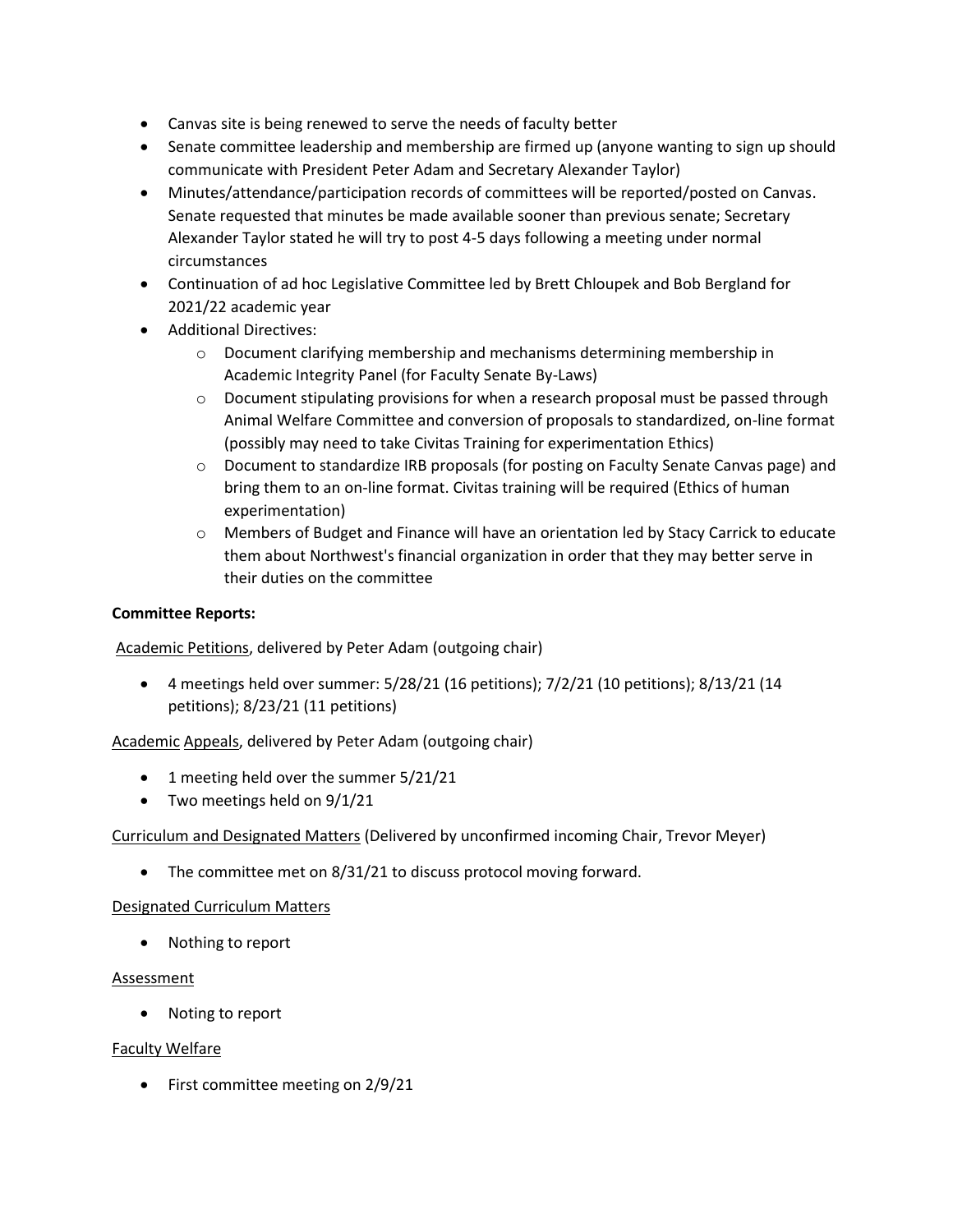### Budget and Finance

• Has already met with Stacy Carrick regarding scheduling of orientation for committee for later in September

## Teaching and Learning

• First committee meeting on-2/9/21

# COTE, Graduate Council, Research, IRB, Animal Welfare, University Seminar

• Applicants for funds involving Human (and potentially Animal) research will require Civitas Research Ethics Training (Senate was provided with reading to this effect)

## **Old Business**

• None Discussed

## **New Business**

- Official Transfer of Senate Leadership from David Shadinger to Peter Adam. A gift was provided to Dr. Shadinger to thank him for his service.
- Guest Speakers LT Amanda Cullin and Dr. Gerald Wilmes (advisor) gave the Senate an update on CV-19
	- $\circ$  After Statistics delivery, it was summarized that most indicators appear to be moving in a positive direction, Active cases are level to trending down, Positivity rate is down. Nodaway County is in the single digits (%) for positivity. There are currently 53 known active cases in Nodaway County, including 17 at Northwest (faculty, staff, and students) and 3 hospitalizations. To date, 1715 students and 339 Northwest employees have reported being vaccinated. Nodaway County reports an 8.2% positivity rate (12.4% for the state).
	- $\circ$  Booster shots for all types of vaccines should be available in the next 2-4 weeks and are recommended if 6-8 months elapsed since full vaccination
	- $\circ$  Emergent gamma and lambda versions of coronavirus that appear to bypass RNA vaccines (Pfizer and Moderna) not yet a problem – best to just get vaccinated against current strains and follow new recommendations if they do come
	- $\circ$  Vaccination incentives have worked to keep vaccinations steady (but starting to decline)
	- $\circ$  There was a recommendation that any long-term absences of student in classes should be flagged/reported
	- $\circ$  360 is still having some issues look for emails reporting Covid cases and quarantines with end dates
	- o When asked about lecture delivery by instructors, Dr. Wilmes recommended that instructors wear masks, regardless of the environment. (Opinion, not guidance)
- Faculty Senate Format
	- $\circ$  A discussion ensued as to the pros and cons of In-person/Zoom/Hybrid Faculty Senate Meetings. Hybrid was largely recommended against due to the difficulty in managing discussion. Although In-person was recognized as being preferable, current CV-19 mitigation policies suggest that Zoom might be prudent.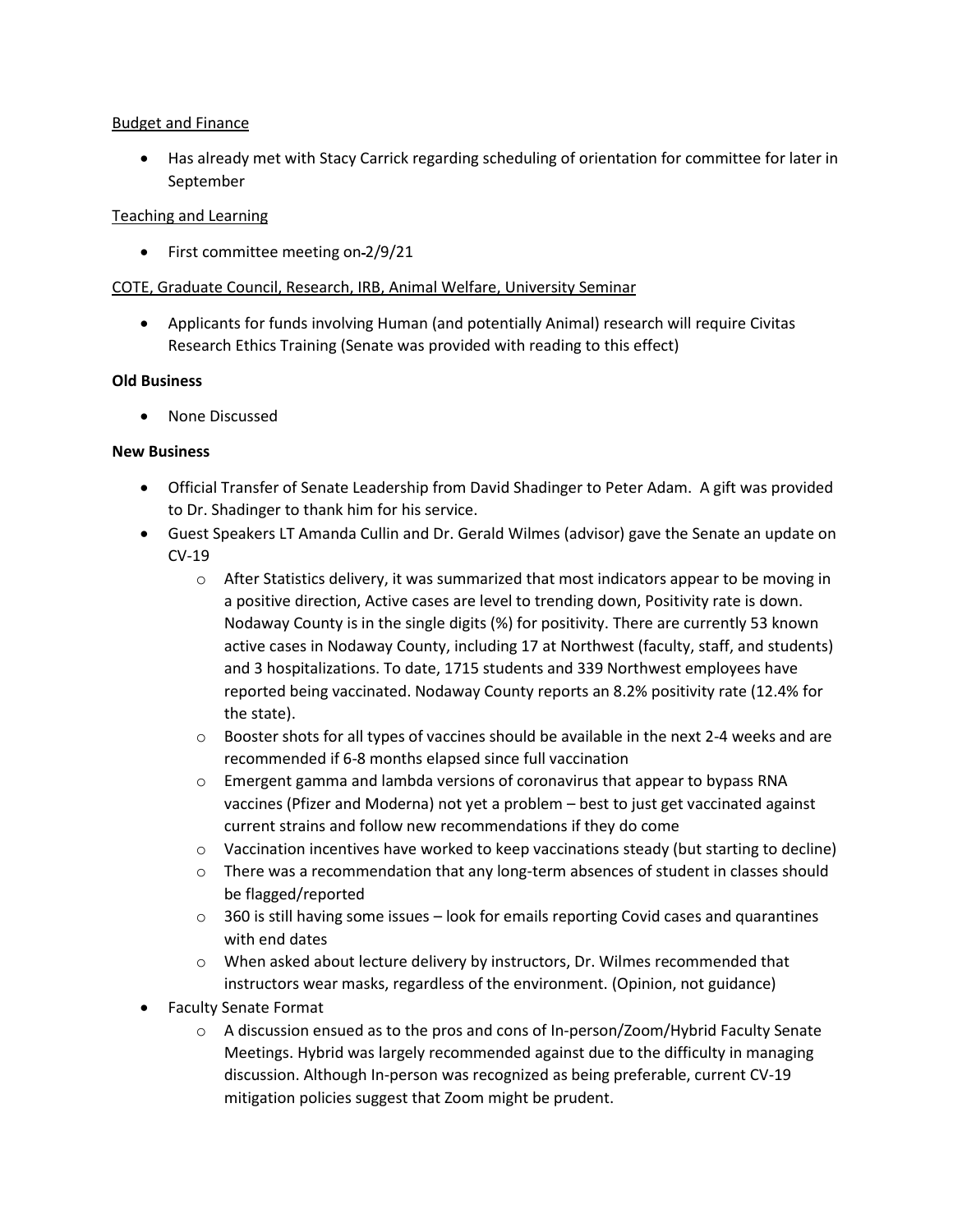- $\circ$  A motion was levied to move future Faculty Senate meetings to a Zoom (only) format for Fall 2021. The motion was seconded and moved to a vote
	- $\blacksquare$  Yeah: 10
	- Nay: 3
	- Abstain: 6
- o The motion to have future Faculty Senate meetings in Zoom format was carried.
- $\circ$  Post-vote, a discussion ensued about how to manage healthy discussions in the Zoom format. It was generally agreed that since Faculty Senate meetings are official University business, attendance requires camera to be active (not displaying a splash screen). A motion to require an active camera during Faculty Senate meetings was proposed and seconded
	- Yeah: 13
	- Nay: 0
	- Abstain: 6
- Chair of the Curriculum and Degree Requirements Committee
	- $\circ$  Under Senate bylaws, the Chair of CDR is required to be an acting senator that has previously served on the CDR committee. Unfortunately, no senator was available/eligible to serve. A survey of previous Faculty Senate Presidents thought that experience outweighed senatorial status. Dr. Adam surveyed former CDR members, and one individual –Trevor Meyer volunteered to step up. Our illustrious Senate Parliamentarian suggested that a work around was to create a modification of the bylaws to allow a non-senator to serve, and sit on the Executive Council, but in a nonvoting status (similar to the Senate Secretary). A short discussion ensued about potential follow-on effects of this modification. A motion to approve the modification to allow non-senators in this role (Chair of CDR) to sit on the Executive Council in a nonvoting status was forwarded and seconded:
		- Yea: 19 (Unanimous)
		- Nay: 0
		- Abstain: 0
- Senate representative on Library Advisory Board needed. A call for nominations went out, and two senators self-nominated. Both names will be turned over to the Library to either select one, or both.
	- o Patrick Immel
	- o Renee Oyotode-Adebile
- Senate representation on Inclusive Excellence Action Team. A call for nominations went out and one senator self-nominated
	- o Michael Miller
- Overview of Missouri Hope (Flyer attached to Faculty Senate Meeting Announcement)
	- o Many volunteers needed.
- Senate Funds
	- o Provost: \$1900 for travel and expenses (Missouri Association of Faculty Senates)
	- o Northwest Faculty Senate Fund: \$470
		- Donations can be directed to this fund.